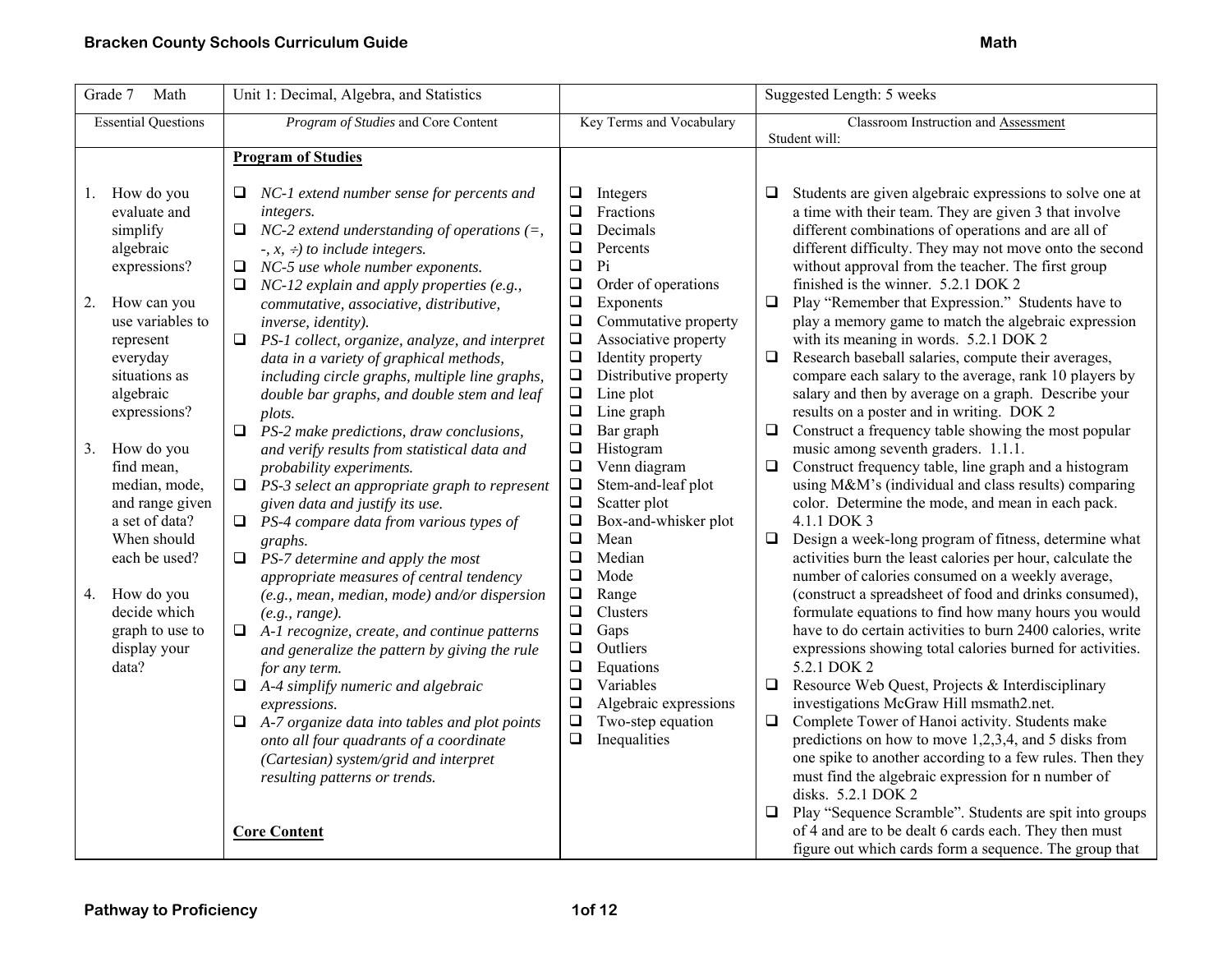| Grade 7<br>Math            | Unit 1: Decimal, Algebra, and Statistics                                      |                          | Suggested Length: 5 weeks                                                  |
|----------------------------|-------------------------------------------------------------------------------|--------------------------|----------------------------------------------------------------------------|
| <b>Essential Questions</b> | Program of Studies and Core Content                                           | Key Terms and Vocabulary | Classroom Instruction and Assessment                                       |
|                            |                                                                               |                          | Student will:<br>puts all 24 cards in their sequences first is the winner. |
|                            | MA-07-1.1.1 Students will provide<br>u.<br>examples of and identify integers, |                          | 1.3.1 DOK 2                                                                |
|                            | fractions, decimals, percents, and $\pi$ . DOK 1                              |                          | <b>Q</b> Test: Decimal Patterns and Algebra                                |
|                            | MA-07-1.1.2 Students will describe and<br>❏                                   |                          | Open Response: Movie Tickets<br>$\Box$                                     |
|                            | provide examples of representations of                                        |                          | $\Box$ Measure size of students feet, collect and analyze data,            |
|                            | numbers (whole numbers, fractions, decimals,                                  |                          | design a method to display the results, calculate the                      |
|                            | percents, integers, square roots, and $\pi$ ) and                             |                          | mean, median, mode and range of foot length for boys,                      |
|                            | operations in a variety of equivalent forms                                   |                          | for girls, and for boys and girls together. Display results                |
|                            | using models, diagrams and symbols (e.g.,                                     |                          | graphically and write a concluding statement that                          |
|                            | number lines, 10 by 10 grids, rectangular                                     |                          | describes the data. 5.2.1 DOK 2                                            |
|                            | arrays, number sentences) based on real-                                      |                          | $\Box$ Extension – Research the contribution Jan Earnst                    |
|                            | world and mathematical problems.                                              |                          | Matzeliger made to the industry. Include statistics that                   |
|                            | MA-07-1.2.1 Students will estimate to solve<br>Q                              |                          | tell the economic effect of his invention. 5.2.1 DOK 2                     |
|                            | real-world and mathematical problems                                          |                          | $\Box$<br>Measure student's height with a partner and then line up         |
|                            | with fractions, decimals and percents,                                        |                          | from shortest to tallest. As the class discusses what is                   |
|                            | checking for reasonable and appropriate                                       |                          | typical, review each of the central tendency measures.                     |
|                            | computational results. DOK 2                                                  |                          | Create a box-and-whisker plot from this, and also a                        |
|                            | MA-07-1.3.1 Students will add, subtract,<br>⊔                                 |                          | stem-and-leaf plot. 4.1.1 DOK 3                                            |
|                            | multiply and divide whole numbers,                                            |                          | $\Box$<br>Play "Median Spin" in teams of 4. A spinner is spun to           |
|                            | fractions and decimals to solve real-world                                    |                          | determine how many cards a student draws. The student                      |
|                            | problems and apply order of operations                                        |                          | then finds the median of the numbers on the cards.                         |
|                            | (including positive whole number                                              |                          | Points are given for the correct answer. 4.2.1 DOK 2                       |
|                            | exponents) to simplify numerical                                              |                          | $\Box$ Extension – Students may also be given points for                   |
|                            | expressions. DOK 2                                                            |                          | finding the median and mode in the given time period.                      |
|                            | MA-07-1.5.2 Students will identify the use<br>$\Box$                          |                          | 4.2.1 DOK 2                                                                |
|                            | of properties (commutative properties of                                      |                          | $\Box$ Skittle Investigation. Using a large bag of skittles and a          |
|                            | addition and multiplication, the associative                                  |                          | smaller bag, predict (after counting the smaller bag) how                  |
|                            | properties of addition and multiplication,                                    |                          | many of each color are in the larger bag. Develop a plan                   |
|                            | and the identity properties for addition and                                  |                          | for determining this without dumping out the bag, show                     |
|                            | multiplication) to justify a given step in                                    |                          | data, and justify how you cam up with the data. 4.1.2                      |
|                            | solving problems. DOK 1                                                       |                          | DOK <sub>2</sub>                                                           |
|                            | MA-07-2.2.1 Students will convert units<br>Q                                  |                          | $\Box$ Construct a histogram of the class quiz scores. Use the             |
|                            | within the same measurement system and use                                    |                          | histogram to answer questions about the scores. 4.1.1                      |
|                            | these units to solve real-world problems.                                     |                          | DOK <sub>3</sub>                                                           |
|                            | MA-07-4.1.1 Students will analyze and<br>⊔                                    |                          | Analyze some Kentucky Quick Facts comparing                                |
|                            | make inferences from data displays                                            |                          | neighboring counties and create graphs to show                             |
|                            | (drawings, tables/charts, pictographs, bar                                    |                          | interpretation of them. 4.1.2 DOK 2                                        |
|                            | graphs, circle graphs, line plots, Venn                                       |                          | <b>Q</b> Test: Statistics: Analyzing Data                                  |
|                            | diagrams, line graphs, stem-and-leaf plots,                                   |                          | $\Box$<br>Open Response: Allowances                                        |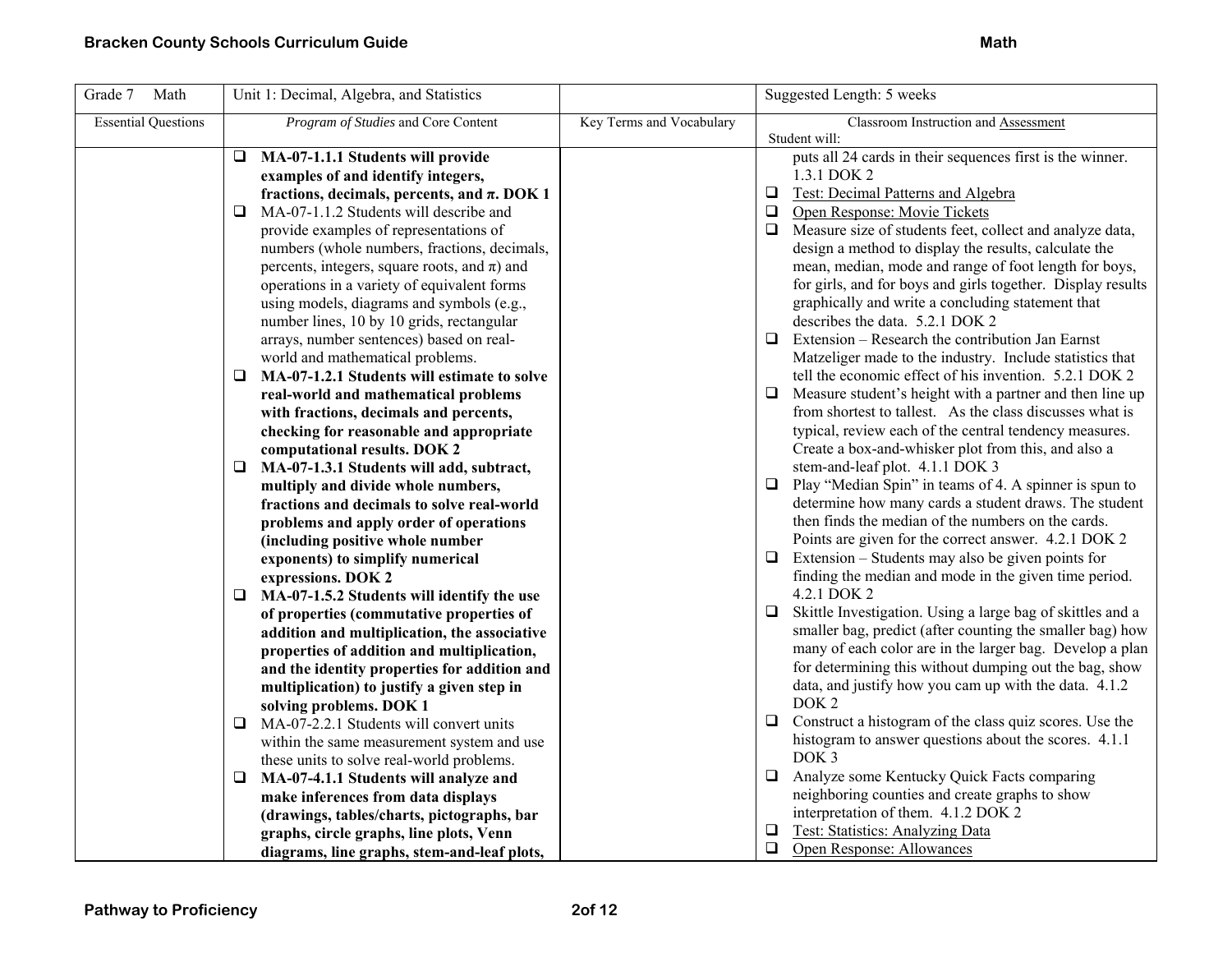| Grade 7<br>Math            | Unit 1: Decimal, Algebra, and Statistics                                                                                                                                                                                                                                                                                                                                                                                                                                                                                                                                                                                                                            |                          | Suggested Length: 5 weeks                             |
|----------------------------|---------------------------------------------------------------------------------------------------------------------------------------------------------------------------------------------------------------------------------------------------------------------------------------------------------------------------------------------------------------------------------------------------------------------------------------------------------------------------------------------------------------------------------------------------------------------------------------------------------------------------------------------------------------------|--------------------------|-------------------------------------------------------|
| <b>Essential Questions</b> | Program of Studies and Core Content                                                                                                                                                                                                                                                                                                                                                                                                                                                                                                                                                                                                                                 | Key Terms and Vocabulary | Classroom Instruction and Assessment<br>Student will: |
|                            | scatter plots). DOK 3<br>MA-07-4.1.2 Students will explain how<br>⊔<br>different representations of data (e.g., tables,<br>graphs, diagrams, plots) are related.<br>$\Box$ MA-07-4.1.3 Students will read/interpret,<br>analyze and make inferences from box and<br>whisker of data and make predictions and<br>draw conclusions from the data.<br>MA-07-4.1.4 Students will determine and<br>⊔<br>construct appropriate data displays (bar<br>graphs, line plots, Venn diagrams, tables,<br>line graphs, stem-and-leaf plots) and will<br>explain why the type of display is<br>appropriate for the data. DOK 2<br>$\Box$ MA-07-4.1.5 Students will make decisions |                          |                                                       |
|                            | about how misleading representations affect<br>interpretations and conclusions about data<br>(e.g. changing the scale on a graph).                                                                                                                                                                                                                                                                                                                                                                                                                                                                                                                                  |                          |                                                       |
|                            | MA-07-4.2.1 Students will determine the<br>□<br>mean, median, mode and range of a set of<br>data and will identify clusters, gaps and<br>outliers within the data. DOK 2                                                                                                                                                                                                                                                                                                                                                                                                                                                                                            |                          |                                                       |
|                            | MA-07-4.4.1 Students will apply counting<br>⊔<br>techniques to determine the size of a<br>sample space for a real-world or<br>mathematical situation. DOK 2<br>MA-07-4.4.2 Students will:<br>□                                                                                                                                                                                                                                                                                                                                                                                                                                                                      |                          |                                                       |
|                            | $\Box$ determine theoretical probabilities of<br>simple events;<br>determine probabilities based on the<br>$\Box$<br>results of an experiment and<br>make inferences from probability data.<br>$\Box$<br>DOK <sub>3</sub>                                                                                                                                                                                                                                                                                                                                                                                                                                           |                          |                                                       |
|                            | MA-07-5.1.1 Students will extend, describe<br>⊔<br>rules for patterns and find a missing term<br>in a pattern from real-world and                                                                                                                                                                                                                                                                                                                                                                                                                                                                                                                                   |                          |                                                       |
|                            | mathematical problems. DOK 3<br>MA-07-5.1.3 Students will explain how<br>tables, graphs, patterns, verbal rules and                                                                                                                                                                                                                                                                                                                                                                                                                                                                                                                                                 |                          |                                                       |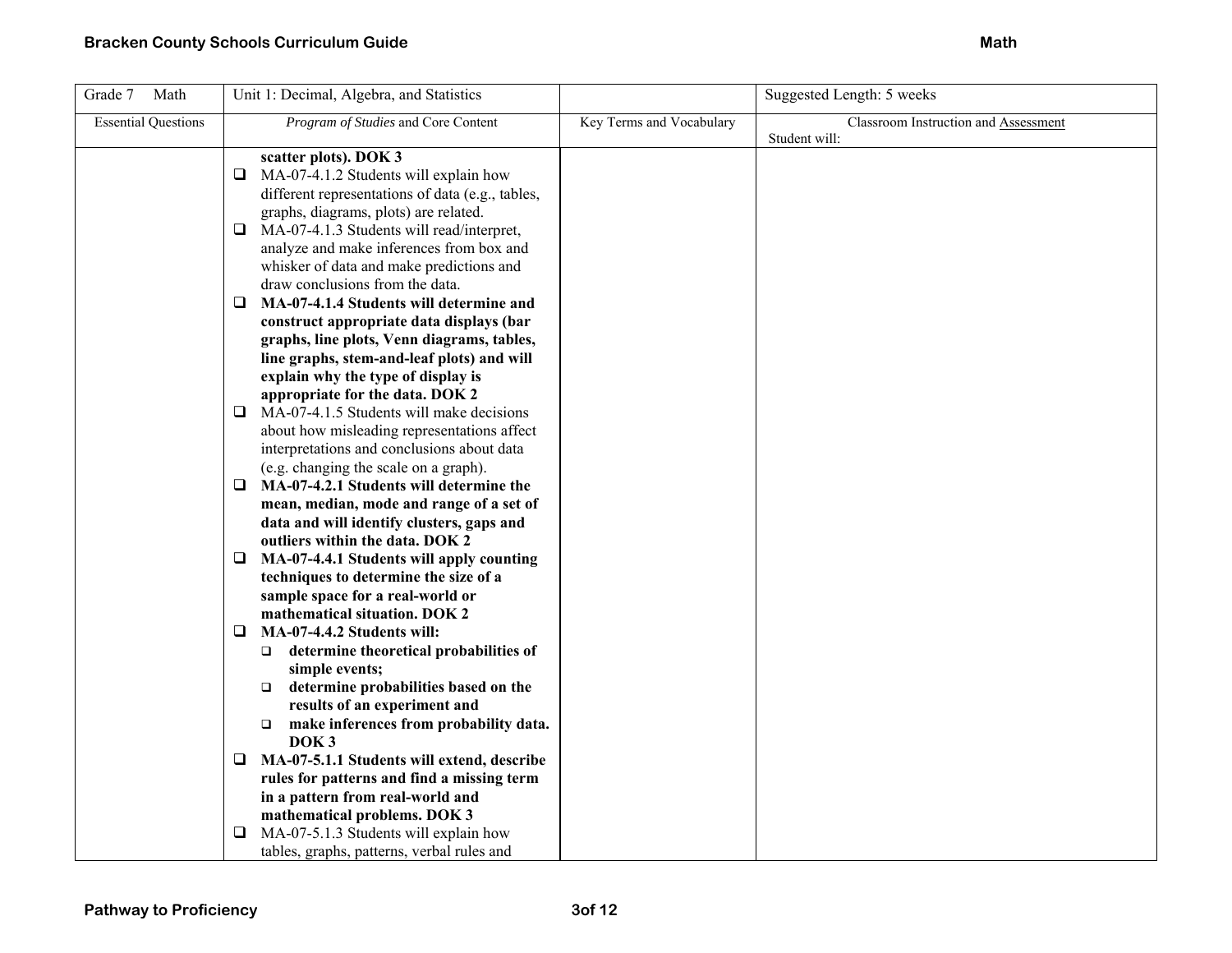| Program of Studies and Core Content<br>Key Terms and Vocabulary<br><b>Essential Questions</b><br>Classroom Instruction and Assessment<br>Student will:<br>equations relate to each other.                                                                                                                                                                                                                                                                                                                                                                                                                                                                                                                                                                                                      | Grade 7<br>Math | Unit 1: Decimal, Algebra, and Statistics | Suggested Length: 5 weeks |
|------------------------------------------------------------------------------------------------------------------------------------------------------------------------------------------------------------------------------------------------------------------------------------------------------------------------------------------------------------------------------------------------------------------------------------------------------------------------------------------------------------------------------------------------------------------------------------------------------------------------------------------------------------------------------------------------------------------------------------------------------------------------------------------------|-----------------|------------------------------------------|---------------------------|
|                                                                                                                                                                                                                                                                                                                                                                                                                                                                                                                                                                                                                                                                                                                                                                                                |                 |                                          |                           |
| MA-07-5.1.5 Students will explain how the<br>⊔<br>change in one quantity affects the change<br>in another quantity (e.g., in tables or<br>graphs). DOK 2<br>MA-07-5.2.1 Students will substitute values<br>ப<br>for variables (up to three different<br>variables) and evaluate algebraic<br>expressions. DOK 2<br>MA-07-5.2.2 Students will describe, define<br>⊔<br>and provide examples of variables and<br>expressions with a missing value based on<br>real-world and mathematical problems.<br>MA-07-5.3.1 Students will model and solve<br>❏<br>real-world and mathematical problems<br>with one- or two-step single variables, first<br>degree equations or inequalities (e.g.,<br>$2x+1=9, 3x+3<9$ . (Statements and<br>solutions use only non-negative numbers.)<br>DOK <sub>2</sub> |                 |                                          |                           |

| Grade 7<br>Math                                                                                                                                      | Unit 2: Integers and Algebra                                                                                                                                                                                                                                                                                                                                                                                                                                                                                       |                                                              | Suggested Length: 5 weeks                                                                                                                                                                                                                                                                                                                                                                                                                                                                                                                                                                                                 |
|------------------------------------------------------------------------------------------------------------------------------------------------------|--------------------------------------------------------------------------------------------------------------------------------------------------------------------------------------------------------------------------------------------------------------------------------------------------------------------------------------------------------------------------------------------------------------------------------------------------------------------------------------------------------------------|--------------------------------------------------------------|---------------------------------------------------------------------------------------------------------------------------------------------------------------------------------------------------------------------------------------------------------------------------------------------------------------------------------------------------------------------------------------------------------------------------------------------------------------------------------------------------------------------------------------------------------------------------------------------------------------------------|
| <b>Essential Questions</b>                                                                                                                           | Program of Studies and Core Content                                                                                                                                                                                                                                                                                                                                                                                                                                                                                | Key Terms and Vocabulary                                     | Classroom Instruction and Assessment<br>Student will:                                                                                                                                                                                                                                                                                                                                                                                                                                                                                                                                                                     |
| How do you<br>relate integers<br>to whole<br>numbers,<br>rational<br>numbers, and<br>irrational<br>numbers?<br>How do you<br>display<br>solutions to | <b>Program of Studies</b><br>NC-1 extend number sense for percents and<br>u<br><i>integers.</i><br>NC-2 extend understanding of operations $(=,$<br>⊔<br>$\div$ , x, $\div$ ) to include integers.<br>A-2 represent, interpret, and describe<br>⊔<br>functional relationships through tables,<br>graphs, and verbal rules (input/output).<br>A-3 understand the concept of equations and<br>⊔<br>inequalities using variables as they relate to<br>everyday situations.<br>A-4 simplify numeric and algebraic<br>⊔ | Ordered pair<br>Coordinate plane<br>ப<br>Origin<br>ப<br>Axes | Play "Walking the Plank," which compares walking the<br>⊔<br>plank to walking the number line. 1.1.1 DOK 1<br>Read, write, and compare integers using the number<br>❏<br>line. $1.1.1$ DOK 1<br>❏<br>Play "Integer War" with a deck of cards. The red cards<br>are negative numbers and the student with the highest<br>cards gets to add those cards to his pile. The player to<br>loose all their cards or the person with the most cards<br>when time is called is the winner. 1.1.1 DOK 1<br>Write integers for real life situations. For example, the<br>⊔<br>average rainfall in Virginia for November was 5 inches |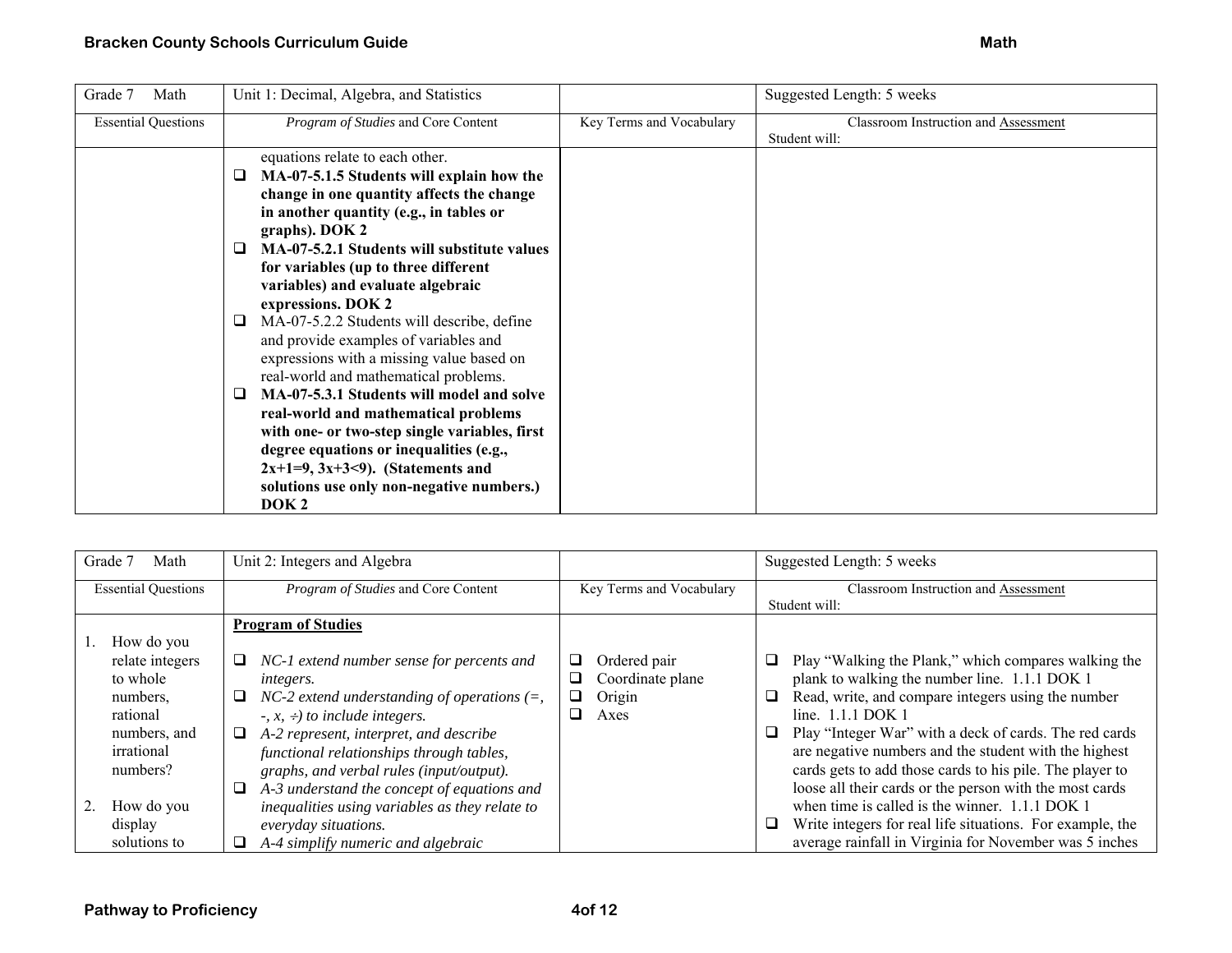| Grade 7<br>Math                     | Unit 2: Integers and Algebra                                      |                          | Suggested Length: 5 weeks                                                               |
|-------------------------------------|-------------------------------------------------------------------|--------------------------|-----------------------------------------------------------------------------------------|
| <b>Essential Questions</b>          | Program of Studies and Core Content                               | Key Terms and Vocabulary | Classroom Instruction and Assessment                                                    |
|                                     |                                                                   |                          | Student will:                                                                           |
| inequalities?                       | expressions.                                                      |                          | above normal. 1.1.1 DOK 1                                                               |
|                                     | A-5 use a variety of methods and<br>⊔                             |                          | □ Play "Captured Integers" to practice addition and                                     |
| How can you<br>3.<br>use tables and | representations to create and solve single-                       |                          | subtraction of positive and negative integers. 1.3.1<br>DOK <sub>2</sub>                |
| coordinate                          | variable equations that may be applied to<br>everyday situations. |                          | $\Box$<br>Add and subtract integers using colored counters. 1.3.1                       |
| graphs to                           | A-7 organize data into tables and plot points<br>$\Box$           |                          | DOK <sub>2</sub>                                                                        |
| organize,                           | onto all four quadrants of a coordinate                           |                          | $\Box$ Add and subtract integers using the number line.                                 |
| describe,                           | (Cartesian) system/grid and interpret                             |                          | Students use an atlas to locate the longitude and latitude                              |
| compare, and                        | resulting patterns or trends.                                     |                          | of given countries.                                                                     |
| interpret data?                     | $\Box$ A-8 interpret relationships between tables,                |                          | $\Box$ Play "Guess My Location" to practice locating and                                |
|                                     | graphs, verbal rules, and equations.                              |                          | graphing places or points using a coordinate plane.                                     |
|                                     |                                                                   |                          | 1.3.1 DOK 2                                                                             |
|                                     |                                                                   |                          | □ Play "Battleship" with a coordinate plane. Students try                               |
|                                     | <b>Core Content</b>                                               |                          | to determine the location of 3 ships. Students must                                     |
|                                     |                                                                   |                          | callout the quadrant and then give the pint at which they                               |
|                                     | MA-07-1.1.1 Students will provide<br>⊔                            |                          | think their opponents ship is at. They must also keep                                   |
|                                     | examples of and identify integers,                                |                          | track of their hits and misses. The winner is the first                                 |
|                                     | fractions, decimals, percents and $\pi$ . DOK 1                   |                          | person to sink their components 3 ships. 3.3.1 DOK 2                                    |
|                                     | MA-07-1.3.1 Students will add, subtract,<br>⊔                     |                          | $\Box$ Figure out what their first name is worth according to                           |
|                                     | multiply and divide whole numbers,                                |                          | the number line hung on the bulletin board. $A = -$                                     |
|                                     | fractions and decimals to solve real-world                        |                          | 13and $Z = 12$ . Students add their numbers to find                                     |
|                                     | problems and apply order of operations                            |                          | their worth and display it. They then compare and                                       |
|                                     | (including positive whole number                                  |                          | contrast all the values. 1.3.1 DOK 2                                                    |
|                                     | exponents) to simplify numerical                                  |                          | $\Box$ Play "Can I Have Your Number" to reinforce addition                              |
|                                     | expressions. DOK 2                                                |                          | and subtraction of integers. 1.3.1 DOK 2                                                |
|                                     | MA-07-1.3.2 Students will explain how<br>❏                        |                          | $\Box$ Play "Subtraction War" to reinforce subtraction of                               |
|                                     | operations (addition and subtraction;                             |                          | integers. 1.3.1 DOK 2                                                                   |
|                                     | multiplication and division) are inversely<br>related.            |                          | $\Box$ Play "Once Around" practicing addition and subtraction<br>of integers. 1.3.1 DOK |
|                                     | MA-07-1.3.3 Students will add and<br>Q                            |                          | $\Box$ Multiply and divide integers using counters. 1.3.1 DOK                           |
|                                     | subtract integers.                                                |                          | $\overline{2}$                                                                          |
|                                     | MA-07-3.3.1 Students will identify and<br>❏.                      |                          | $\Box$ Play "Plug It-In" to practice multiplication using                               |
|                                     | graph ordered pairs on a coordinate                               |                          | expressions. 1.3.1 DOK 2                                                                |
|                                     | system, correctly identifying the origin,                         |                          | $\Box$ Play "Right From The Start" to reinforce multiplying                             |
|                                     | axes and ordered pairs; and will apply                            |                          | integers. 1.3.1 DOK 2                                                                   |
|                                     | graphing in the coordinate system to solve                        |                          | Research the highest and lowest temperatures for a<br>$\Box$                            |
|                                     | real-world and mathematical problems.                             |                          | country. Construct a class table showing these                                          |
|                                     | DOK <sub>2</sub>                                                  |                          | temperatures in both Fahrenheit and Celsius. Use the                                    |
|                                     | $\Box$<br>MA-07-5.1.2 Students will represent,                    |                          | conversion formula to convert between temperature                                       |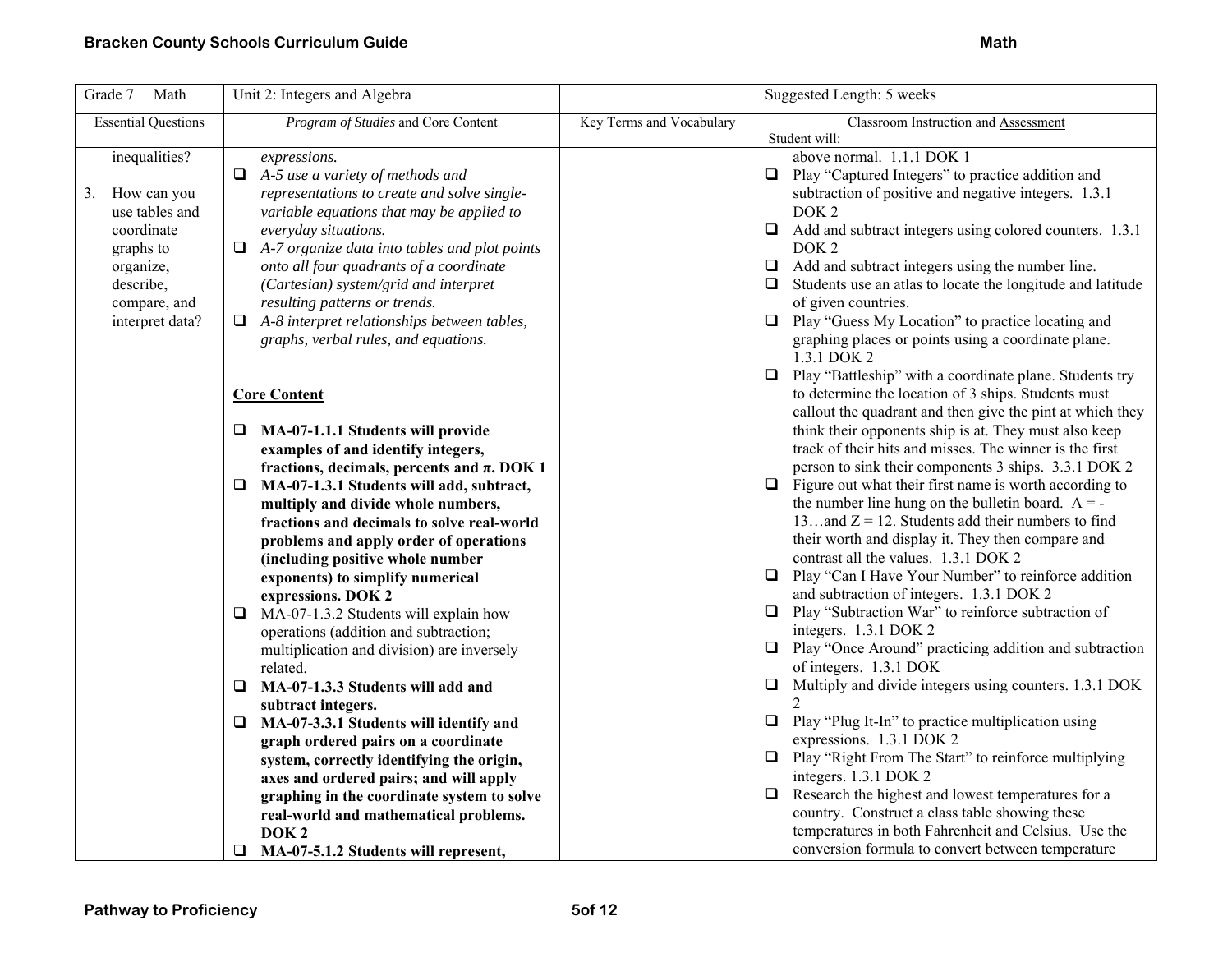| Grade 7<br>Math            | Unit 2: Integers and Algebra                                                                                                                                                                                                                                   |                          | Suggested Length: 5 weeks                                                                                                                                                                        |
|----------------------------|----------------------------------------------------------------------------------------------------------------------------------------------------------------------------------------------------------------------------------------------------------------|--------------------------|--------------------------------------------------------------------------------------------------------------------------------------------------------------------------------------------------|
| <b>Essential Questions</b> | Program of Studies and Core Content                                                                                                                                                                                                                            | Key Terms and Vocabulary | Classroom Instruction and Assessment<br>Student will:                                                                                                                                            |
|                            | analyze and generalize first degree<br>relationship using tables, graphs and words<br>and will apply the relationship to solve                                                                                                                                 |                          | scales. $5.1.2$ DOK 2<br>Test: Algebra – Integers<br>❏<br>Open Response: Integers<br>0                                                                                                           |
|                            | real-world and mathematical problems.<br>DOK <sub>2</sub>                                                                                                                                                                                                      |                          | Solve equations using cups and colored counters. 5.3.1<br>❏.<br>DOK <sub>2</sub>                                                                                                                 |
|                            | MA-07-5.2.1 Students will substitute values<br>⊔<br>for variables (up to three different<br>variables) and evaluate algebraic<br>expressions. DOK 2                                                                                                            |                          | Write a word problem consisting of an equation for a<br>Q.<br>class member to solve. 5.2.1 DOK 2<br>Create a short informercial about how to solve a two<br>$\Box$<br>step-equation. 5.3.1 DOK 2 |
|                            | MA-07-5.2.2 Students will describe, define<br>⊔<br>and provide examples of variables and<br>expressions with a missing value based on<br>real-world and mathematical situations.                                                                               |                          | Play "Find that Rule" in groups. 5.2.1 DOK 2<br>❏<br>Open Response: Popcorn<br>o.<br>o.<br>Open Response: Jeans<br>Open Response: Baseball Cards<br>o.                                           |
|                            | MA-07-5.3.1 Students will model and solve<br>⊔<br>real-world problems with one- or two-step<br>single variable, first degree equations or<br>inequalities (e.g., $2x+1=9$ , $3x+3<9$ ).<br>(Statements and solutions use only non-<br>negative numbers.) DOK 2 |                          | Test: Algebra: Linear Equations and Functions<br>❏                                                                                                                                               |

| Grade 7 | Math                         | Unit 3: Fractions                                                                             |                                                                   | Suggested Length: 4 weeks                                                                                          |
|---------|------------------------------|-----------------------------------------------------------------------------------------------|-------------------------------------------------------------------|--------------------------------------------------------------------------------------------------------------------|
|         | <b>Essential Questions</b>   | Program of Studies and Core Content                                                           | Key Terms and Vocabulary                                          | Classroom Instruction and Assessment                                                                               |
|         |                              |                                                                                               |                                                                   | Student will:                                                                                                      |
|         |                              | <b>Program of Studies</b>                                                                     |                                                                   |                                                                                                                    |
|         | How do you<br>add, subtract, | NC-6 extend and apply addition, subtraction,<br>multiplication, and division of integers both | Prime numbers<br>⊔<br>Composite numbers<br>⊔                      | Play "Prime Time." Students are asked to find all the<br>⊔<br>prime numbers from 1 to 100 in groups. 1.5.1 DOK 2   |
| divide  | multiply, and                | concretely and symbolically (mental, pencil<br>and paper, calculators).                       | Prime factorization<br>❏<br>⊔<br>Factors                          | "Play "Factor Mania" to review factors along with prime<br>❏<br>and composite numbers. Students are split into two |
|         | fractions?                   | NC-7 extend concepts and application of<br>⊔                                                  | Multiples<br>⊔                                                    | groups or partners and compete against one another                                                                 |
|         | What is the                  | operations with fractions and decimals to<br><i>include percents.</i>                         | Divisibility rules<br>⊔<br>□<br>$\mathop{\rm \ldots cm}\nolimits$ | Team 1 picks a number and gets those points. Team 2<br>has to find the factors of that number and gains all those  |
|         | difference                   | GM-1 find circle measurements (radius,<br>⊔                                                   | Gef<br>⊔                                                          | points. The object is to pick a number that is prime so                                                            |
|         | between a ratio              | diameter, circumference, area) and the                                                        | Irregular polygons<br>⊔                                           | the other teams points are limited. (Each number can                                                               |
|         | and a fraction?              | relationships among them.                                                                     | Regular polygons<br>⊔                                             | only be covered once therefore counting towards the                                                                |
|         |                              | GM-3 investigate fixed area with changing                                                     | Area                                                              | points once. 1.5.1 DOK 2                                                                                           |
| З.      | How do you                   | perimeter and fixed perimeter with changing                                                   | Perimeter<br>⊔                                                    | Play "Fractions -Decimal - Percent Bingo." Students                                                                |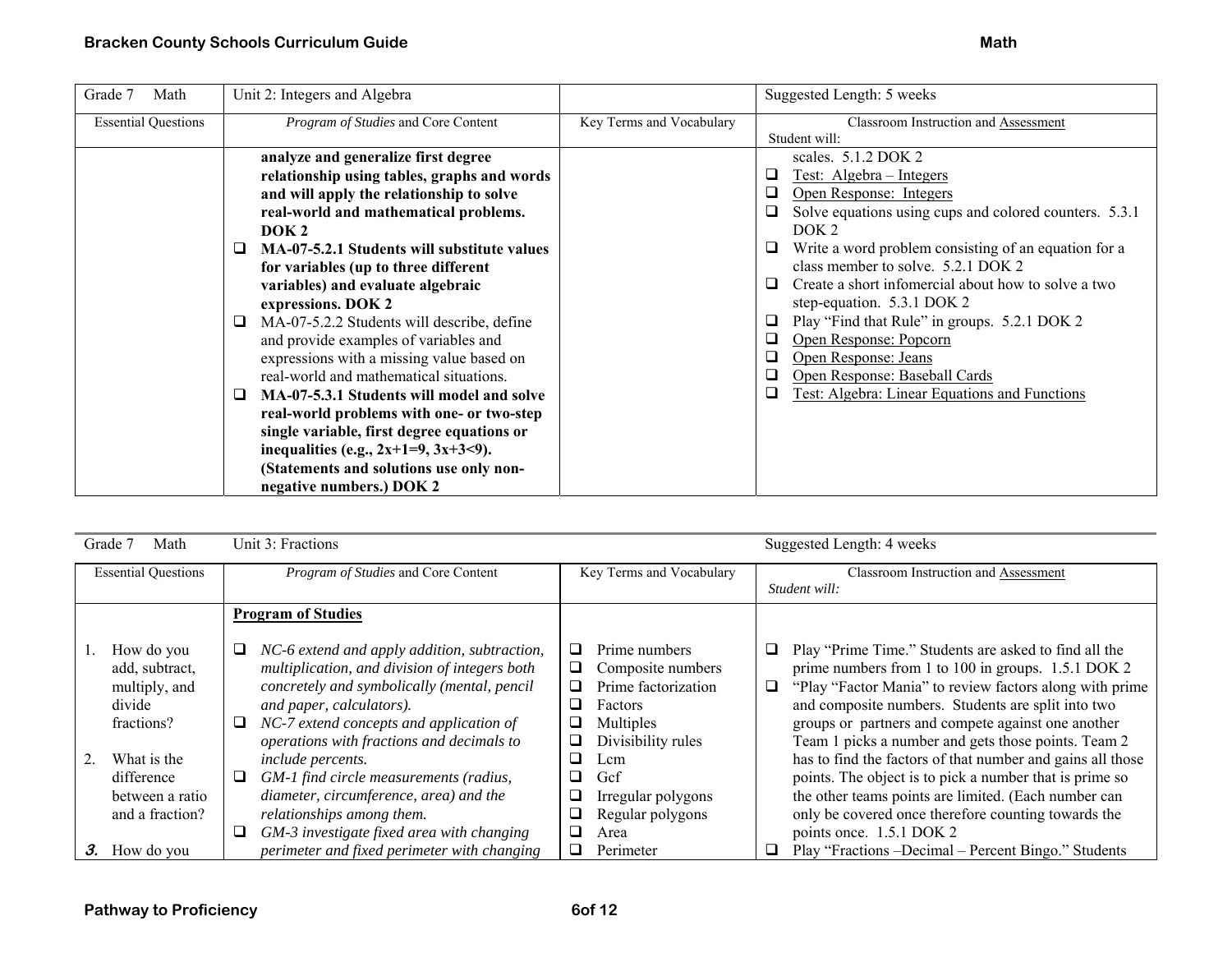| Grade 7<br>Math                                     | Unit 3: Fractions                                                                                                                                                                                                                                                                                                                                                                                                                                                                                                                                                                                                                                                                                                                                                                                                                                                                                                                                                                                                                                                                                                                                                                                                                                                                                                                        |                                             | Suggested Length: 4 weeks                                                                                                                                                                                                                                                                                                                                                                                                                                                                                                                                                                                                                                                                                                                                                                                                                                                                                                                                                                                                                                                                                                                                                                                                                                                                                                                                                                                                                                                                                                                                                                                                                                                                                                                                     |
|-----------------------------------------------------|------------------------------------------------------------------------------------------------------------------------------------------------------------------------------------------------------------------------------------------------------------------------------------------------------------------------------------------------------------------------------------------------------------------------------------------------------------------------------------------------------------------------------------------------------------------------------------------------------------------------------------------------------------------------------------------------------------------------------------------------------------------------------------------------------------------------------------------------------------------------------------------------------------------------------------------------------------------------------------------------------------------------------------------------------------------------------------------------------------------------------------------------------------------------------------------------------------------------------------------------------------------------------------------------------------------------------------------|---------------------------------------------|---------------------------------------------------------------------------------------------------------------------------------------------------------------------------------------------------------------------------------------------------------------------------------------------------------------------------------------------------------------------------------------------------------------------------------------------------------------------------------------------------------------------------------------------------------------------------------------------------------------------------------------------------------------------------------------------------------------------------------------------------------------------------------------------------------------------------------------------------------------------------------------------------------------------------------------------------------------------------------------------------------------------------------------------------------------------------------------------------------------------------------------------------------------------------------------------------------------------------------------------------------------------------------------------------------------------------------------------------------------------------------------------------------------------------------------------------------------------------------------------------------------------------------------------------------------------------------------------------------------------------------------------------------------------------------------------------------------------------------------------------------------|
| <b>Essential Questions</b>                          | Program of Studies and Core Content                                                                                                                                                                                                                                                                                                                                                                                                                                                                                                                                                                                                                                                                                                                                                                                                                                                                                                                                                                                                                                                                                                                                                                                                                                                                                                      | Key Terms and Vocabulary                    | Classroom Instruction and Assessment<br>Student will:                                                                                                                                                                                                                                                                                                                                                                                                                                                                                                                                                                                                                                                                                                                                                                                                                                                                                                                                                                                                                                                                                                                                                                                                                                                                                                                                                                                                                                                                                                                                                                                                                                                                                                         |
| convert between<br>different<br>customary<br>units? | area.<br><b>Core Content</b><br>MA-07-1.1.1 Students will provide<br>❏<br>examples of and identify integers,<br>fractions, decimals, percents, and $\pi$ . DOK 1<br>MA-07-1.1.3 Students will convert among<br>□<br>whole numbers, fractions, decimals,<br>percents and $\pi$ and will compare these<br>numbers. DOK 2<br>MA-07-1.5.1 Students will identify and<br>❏<br>apply prime numbers, composite numbers,<br>prime factorization, factors, multiples and<br>divisibility to solve real-world and<br>mathematical problems (e.g., prime<br>factorization to determine a least common<br>multiple [LCM] or greatest common factor<br>$[GCF]$ ). DOK -2<br>MA-07-2.1.1 Students will measures<br>$\Box$<br>lengths (to the nearest eighth of an inch or<br>nearest centimeter) and will determine and<br>use in real-world and mathematical<br>problems:<br>area and perimeter of triangles;<br>о<br>area and perimeter of quadrilaterals<br>$\Box$<br>(rectangles, squares, trapezoids) (using<br>the Pythagorean theorem will not be<br>required as a strategy.);<br>area and circumference of circles and<br>$\Box$<br>area and perimeter of compound<br>$\Box$<br>figures composed of triangles,<br>quadrilaterals and circles. DOK 2<br>MA-07-2.1.3 Students will explain how<br>⊔<br>measurements and measurement formulas are | Circumference<br>$\Box$<br>$\Box$<br>Ratios | are to cover equivalent values on the game board with<br>the number called. 1.1.1 DOK 2<br>Order ratios. They are split into groups and given cards<br>$\Box$<br>with three different ratios on them. They are to order<br>those ratios and with the teacher's approval, they can<br>move on to the next card. When they have successfully<br>completed all 5 cards they are the winners. 1.1.1 DOK<br>$\overline{2}$<br>Match seashells with different fractions, decimals,<br>$\Box$<br>mixed numbers and improper fractions written on them.<br>Students are split in to small groups and are asked to<br>gather as many seashells as they can that are equivalent.<br>1.1.1 DOK 2<br>$\Box$<br>Review adding, subtracting, multiplying, and dividing<br>fractions by completing a fraction maze in small groups.<br>The group who is finished first and has the right answer<br>is the winner. 1.1.2 DOK 3<br>$\Box$ Create their own fraction maze. 1.1.2 DOK 3<br>$\Box$<br>Play "Fraction Speed" to help reinforce their skills with<br>fractions. They are given a fraction with 10 different<br>fractions on it. In the center they write another fraction<br>and an operation that is chosen by the teacher. They then<br>complete the wheel. The first one correctly finished with<br>their wheel chooses the next fraction and operation for<br>the remaining wheels. 1.1.2 DOK 3<br>Calculate the perimeter and area of a door and a window<br>$\Box$<br>from their house. 2.1.1 DOK 2<br>$\Box$<br>Explore the room to find circular objects from which<br>they can measure and calculate the circumference of.<br>2.1.1 DOK 2<br><b>Test: Applying Fractions</b><br>$\Box$<br>$\Box$<br>Open Response: Pool<br>$\Box$<br>Open Response: Height |
|                                                     | related or different (e.g., perimeter and area of<br>rectangles).                                                                                                                                                                                                                                                                                                                                                                                                                                                                                                                                                                                                                                                                                                                                                                                                                                                                                                                                                                                                                                                                                                                                                                                                                                                                        |                                             |                                                                                                                                                                                                                                                                                                                                                                                                                                                                                                                                                                                                                                                                                                                                                                                                                                                                                                                                                                                                                                                                                                                                                                                                                                                                                                                                                                                                                                                                                                                                                                                                                                                                                                                                                               |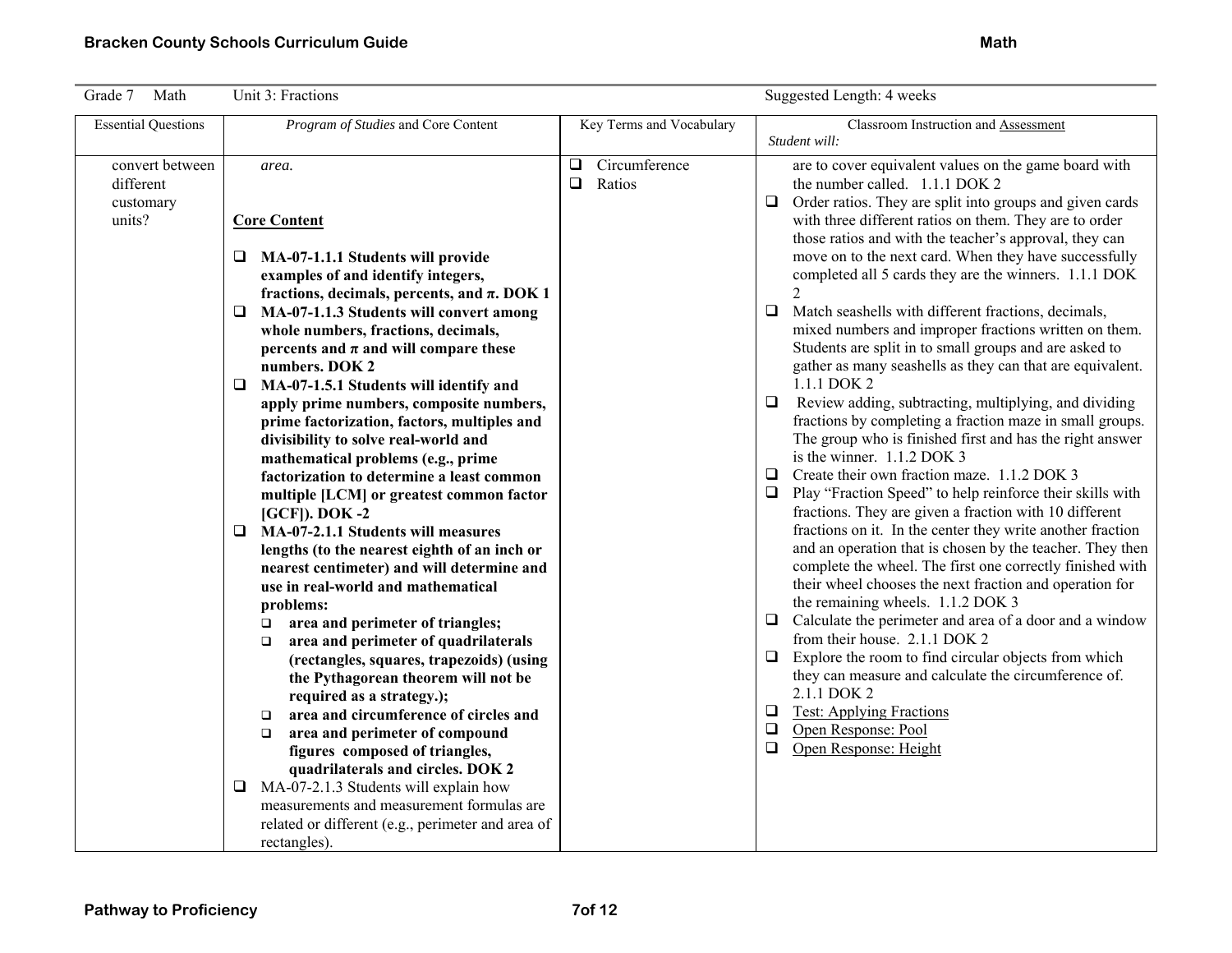| Math<br>Grade 7                                                                                                                                                                                                                                                                                       | Unit 4: Proportional Reasoning                                                                                                                                                                                                                                                                                                                                                                                                                                                                                                                                                                                                                                                                                                                                                                                                                                                                                                                                                                                                                                                                                                                                                                                                                                                                                                                                                                                                                                 |                                                                                                                                                                                                                                                                                                             | Suggested Length: 7 weeks                                                                                                                                                                                                                                                                                                                                                                                                                                                                                                                                                                                                                                                                                                                                                                                                                                                                                                                                                                                                                                                                                                                                                                                                                                                                                                                                                                                                                                                                                                                                                                                                                                                                                                                         |
|-------------------------------------------------------------------------------------------------------------------------------------------------------------------------------------------------------------------------------------------------------------------------------------------------------|----------------------------------------------------------------------------------------------------------------------------------------------------------------------------------------------------------------------------------------------------------------------------------------------------------------------------------------------------------------------------------------------------------------------------------------------------------------------------------------------------------------------------------------------------------------------------------------------------------------------------------------------------------------------------------------------------------------------------------------------------------------------------------------------------------------------------------------------------------------------------------------------------------------------------------------------------------------------------------------------------------------------------------------------------------------------------------------------------------------------------------------------------------------------------------------------------------------------------------------------------------------------------------------------------------------------------------------------------------------------------------------------------------------------------------------------------------------|-------------------------------------------------------------------------------------------------------------------------------------------------------------------------------------------------------------------------------------------------------------------------------------------------------------|---------------------------------------------------------------------------------------------------------------------------------------------------------------------------------------------------------------------------------------------------------------------------------------------------------------------------------------------------------------------------------------------------------------------------------------------------------------------------------------------------------------------------------------------------------------------------------------------------------------------------------------------------------------------------------------------------------------------------------------------------------------------------------------------------------------------------------------------------------------------------------------------------------------------------------------------------------------------------------------------------------------------------------------------------------------------------------------------------------------------------------------------------------------------------------------------------------------------------------------------------------------------------------------------------------------------------------------------------------------------------------------------------------------------------------------------------------------------------------------------------------------------------------------------------------------------------------------------------------------------------------------------------------------------------------------------------------------------------------------------------|
| <b>Essential Questions</b>                                                                                                                                                                                                                                                                            | Program of Studies and Core Content                                                                                                                                                                                                                                                                                                                                                                                                                                                                                                                                                                                                                                                                                                                                                                                                                                                                                                                                                                                                                                                                                                                                                                                                                                                                                                                                                                                                                            | Key Terms and Vocabulary                                                                                                                                                                                                                                                                                    | Classroom Instruction and Assessment<br>Student will:                                                                                                                                                                                                                                                                                                                                                                                                                                                                                                                                                                                                                                                                                                                                                                                                                                                                                                                                                                                                                                                                                                                                                                                                                                                                                                                                                                                                                                                                                                                                                                                                                                                                                             |
|                                                                                                                                                                                                                                                                                                       | <b>Program of Studies</b>                                                                                                                                                                                                                                                                                                                                                                                                                                                                                                                                                                                                                                                                                                                                                                                                                                                                                                                                                                                                                                                                                                                                                                                                                                                                                                                                                                                                                                      |                                                                                                                                                                                                                                                                                                             |                                                                                                                                                                                                                                                                                                                                                                                                                                                                                                                                                                                                                                                                                                                                                                                                                                                                                                                                                                                                                                                                                                                                                                                                                                                                                                                                                                                                                                                                                                                                                                                                                                                                                                                                                   |
| How are using<br>1.<br>percent<br>proportion and<br>percent<br>equation alike?<br>How is<br>2.<br>probability used<br>in everyday<br>situations?<br>How do you<br>3.<br>design and<br>conduct<br>probability<br>experiments?<br>How are<br>4.<br>dependent and<br>independent<br>events<br>different? | $\Box$ NC-1 extend number sense for percents and<br>integers.<br>$\Box$ NC-4 apply meaning of ratio and proportion<br>to problems.<br>$\Box$ NC-8 compute percentages of numbers and<br>use percentages in proportional reasoning.<br>$\Box$ NC-9 estimate and mentally compute using<br>integers and percents.<br>$\Box$ NC-10 solve proportions.<br>NC-11 compare, order, and determine<br>equivalent relationships among fractions,<br>decimals, and percents.<br>$\Box$ NC-13 develop proportional thinking, rates,<br>scaling, and similarity.<br>$\Box$ PS-5 determine appropriate techniques to use<br>when investigating solutions to probability<br>problems (using counting techniques; tree<br>diagrams; area models; and exhaustive,<br>organized lists, charts, and tables).<br>$\Box$ PS-6 investigate and explain the role of<br>probability in decision making.<br>$\Box$ PS-8 design and conduct probability<br>experiments.<br>PS-9 determine theoretical (mathematical)<br>❏<br>probabilities, compare to experimental<br>results, and explain reasons why there might<br>be differences, (e.g., express probability as a<br>ratio, decimal, or a percent as appropriate<br>for a given situation).<br>$\Box$ PS-10 explore concepts of randomness and<br>independent events.<br>$\Box$ A-5 use a variety of methods and<br>representations to create and solve single-<br>variable equations that may be applied to<br>everyday situations | Proportion<br>$\Box$<br>Experimental<br>$\Box$<br>probability<br>$\Box$<br>Theoretical probability<br>$\Box$<br>Simple event<br>$\Box$<br>Sample space<br>$\Box$<br>Congruent figures<br>$\Box$<br>Similar figures<br>$\Box$<br>Sales tax<br>$\Box$<br>Discounts<br>Rates<br>$\Box$<br>□<br>Simple interest | $\Box$ Calculate and compare unit costs from local newspapers.<br>1.4.1 DOK 2<br>$\Box$ Create a booklet of unit prices. 1.4.1 DOK 2<br>$\Box$ Investigate rate of change using square tiles and grid<br>paper. 1.4.1 DOK 2<br>$\Box$ Play "Racing with Proportions." Students spin a spinner<br>and substitute in $x$ for a proportion and then move their<br>marker $x$ spaces until one of the partners reaches the<br>End square. 1.4.1 DOK 2<br>Create a scale drawing of the classroom. 3.1.4 DOK 2<br>❏<br>Explore real-life examples of numbers greater than<br>100% and less than 1%. 1.1.1 DOK 1<br>$\Box$ Write his or her own real-life problem using a given<br>percent. 1.1.1 DOK 1<br>$\Box$ Work with a partner to find a part using the percent<br>model on grid paper. 1.1.1 DOK 1<br>Use the percent proportion to complete Venn Diagrams.<br>⊔<br>1.4.1 DOK 3<br><b>Q</b> Test: Ratios and Proportions<br>Open Response: Mr. Thompson's Living Room<br>$\Box$<br>Compare the percent proportion and the percent<br>equation. 1.4.1 DOK 3<br>$\Box$ Formulate a hypothesis of the study habits of their<br>middle school students; construct a survey, analyze<br>results, and lastly, evaluate their hypothesis. 1.1.2<br>DOK <sub>2</sub><br>Use a graphic from USA Today to predict how many<br>□<br>students in our school do not have restrictions on their<br>television viewing. 1.1.2 DOK 3<br>$\Box$ Play "The Accounting Game" where they roll dice to<br>determine the amount of money they earn before they<br>reduce the tax amount that they have to pay. The winner<br>is the person with the most money when time is called.<br>4.4.2 DOK 2<br>$\Box$ Choose from a list of items that they can buy from local |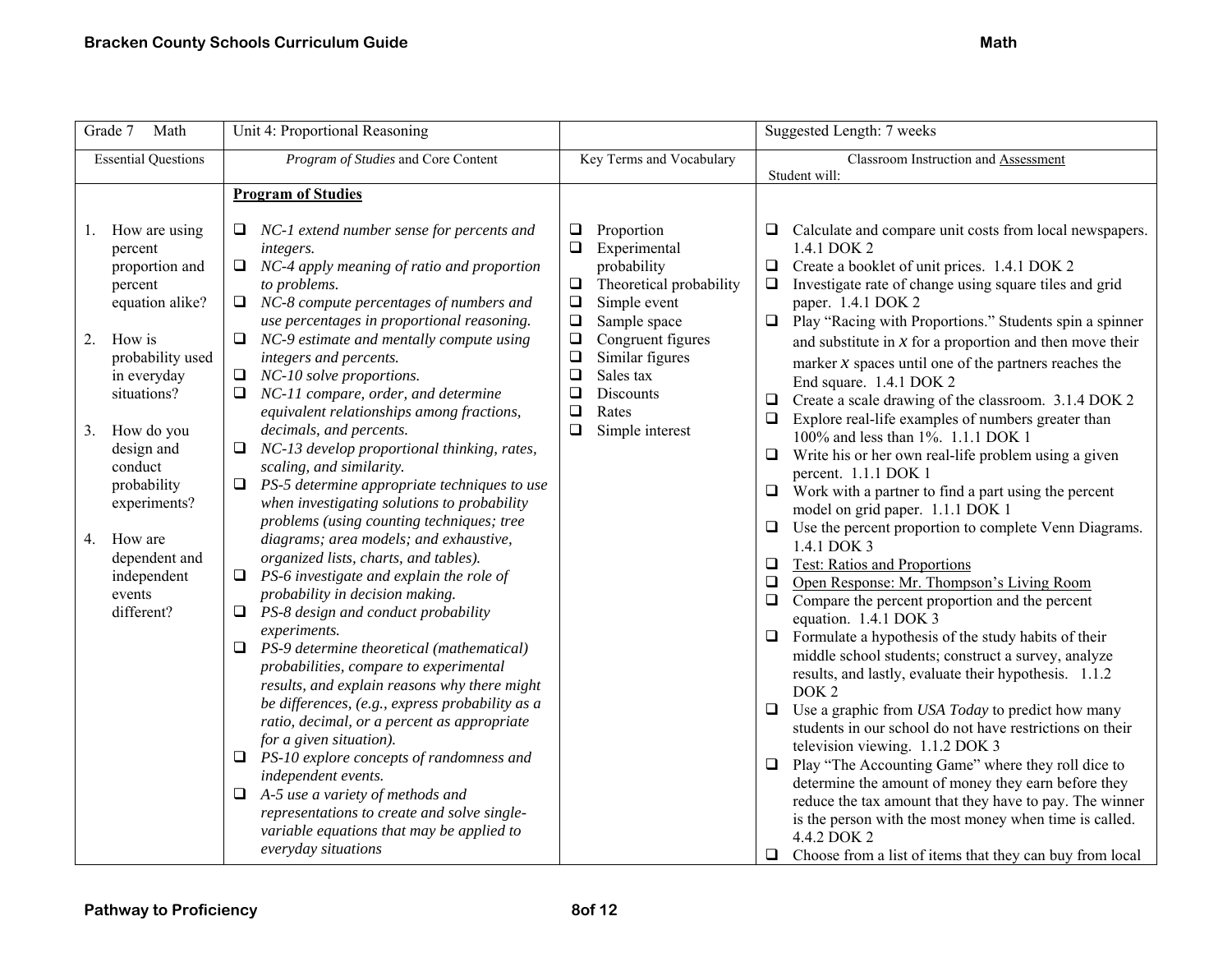| Grade 7<br>Math            | Unit 4: Proportional Reasoning                                                                                                                                                                                                                                                                                                                                                                                                                                                                              |                          | Suggested Length: 7 weeks                                                                                                                                                                                                                                                                                                                                                                                                                                                                                                                                                                                                                                                                                                                              |
|----------------------------|-------------------------------------------------------------------------------------------------------------------------------------------------------------------------------------------------------------------------------------------------------------------------------------------------------------------------------------------------------------------------------------------------------------------------------------------------------------------------------------------------------------|--------------------------|--------------------------------------------------------------------------------------------------------------------------------------------------------------------------------------------------------------------------------------------------------------------------------------------------------------------------------------------------------------------------------------------------------------------------------------------------------------------------------------------------------------------------------------------------------------------------------------------------------------------------------------------------------------------------------------------------------------------------------------------------------|
| <b>Essential Questions</b> | Program of Studies and Core Content                                                                                                                                                                                                                                                                                                                                                                                                                                                                         | Key Terms and Vocabulary | Classroom Instruction and Assessment                                                                                                                                                                                                                                                                                                                                                                                                                                                                                                                                                                                                                                                                                                                   |
|                            | <b>Core Content</b><br>MA-07-1.1.1 Students will provide<br>⊔<br>examples of and identify integers,<br>fractions, decimals, percents, and $\pi$ . DOK 1<br>MA-07-1.1.3 Students will convert among<br>❏<br>whole numbers, fractions, decimals,<br>percents, and $\pi$ , and will compare these<br>numbers. DOK 3<br>MA-07-1.2.1 Students will estimate to solve<br>$\Box$<br>real-world and mathematical problems<br>with fractions, decimals and percents,                                                 |                          | Student will:<br>newspaper sales without going over a given budget.<br>1.2.1 DOK 3<br>$\Box$ Compare and contrast different banking options for<br>simple interest earned and paid. 1.4.1 DOK 3<br>$\Box$ Choose from a list of items to purchase with a credit<br>card and they must determine the amount they will pay<br>back within a given period of time. 1.1.1 DOK 1<br><b>Test: Applying Percent</b><br>$\Box$<br>Open Response: Simple Interest<br>$\Box$<br>$\Box$ Determine the different probabilities using dice, a deck<br>of cards, and a spinner. 4.4.2 DOK 2<br>Analyze different games, like Monopoly, Life, and Uno<br>to determine if they are fair. Students should create a<br>write up of the object of the game, the number of |
|                            | checking for reasonable and appropriate<br>computational results. DOK 2<br>MA-07-1.4.1 Students will apply ratios and<br>❏<br>proportional reasoning to solve real-world<br>problems (e.g., percents, sales tax,<br>discounts, rate). DOK 3<br>MA-07-3.1.4 Students will describe and<br>□<br>provide examples of congruent and similar<br>figures and will apply congruent and<br>similar figures to solve real-world and<br>mathematical problems. DOK 2<br>MA-07-4.4.1 Students will apply counting<br>⊔ |                          | possible players, and a brief description of the rules.<br>Lastly, they should determine the way in which<br>probability is used. 4.4.2 DOK 2<br>$\Box$ Create tree diagrams that correspond to real-life<br>situations (food choices, outfits, coin flipping, etc.).<br>4.4.1 DOK 2<br>Create a tree diagram that represents the many different<br>$\Box$<br>orders the class could stand in. This will be done in<br>groups. This diagram will take awhile so after 15<br>minutes or so they will be introduced to a quicker<br>method of calculating all the possible outcomes, the<br>Fundamental Counting Principle. 4.4.1 DOK 2                                                                                                                  |
|                            | techniques to determine the size of a<br>sample space for a real-world or<br>mathematical situation. DOK 2<br>MA-07-4.4.2 Students will:<br>❏<br>determine theoretical probabilities of<br>simple events;<br>determine probabilities based on the<br>$\Box$<br>results of an experiment and<br>make inferences from probability data.<br>$\Box$<br>DOK <sub>3</sub><br>MA-07-4.4.3 Students will tabulate<br>❏<br>experimental results from simulations and<br>explain how theoretical and experimental     |                          | Explore permutations by choosing 4 classes that they<br>$\Box$<br>want to take their first semester in high school. They<br>will then determine the many different orders that these<br>classes could be taken (disregarding the fact that they<br>are offered at specific times.) Students must be told that<br>they are using the Fundamental Counting Principle<br>when finding the permutations. 4.4.2 DOK 3<br>Identify some events when order does not matter to<br>$\Box$<br>begin discussion of combinations. Some examples<br>include pizza toppings, sundae toppings, and choosing<br>to do 6 questions out of 12 on a quiz. (Order does not<br>matter.) 4.4.2 DOK 2<br>$\Box$ Discuss ways to distinguish between permutations and          |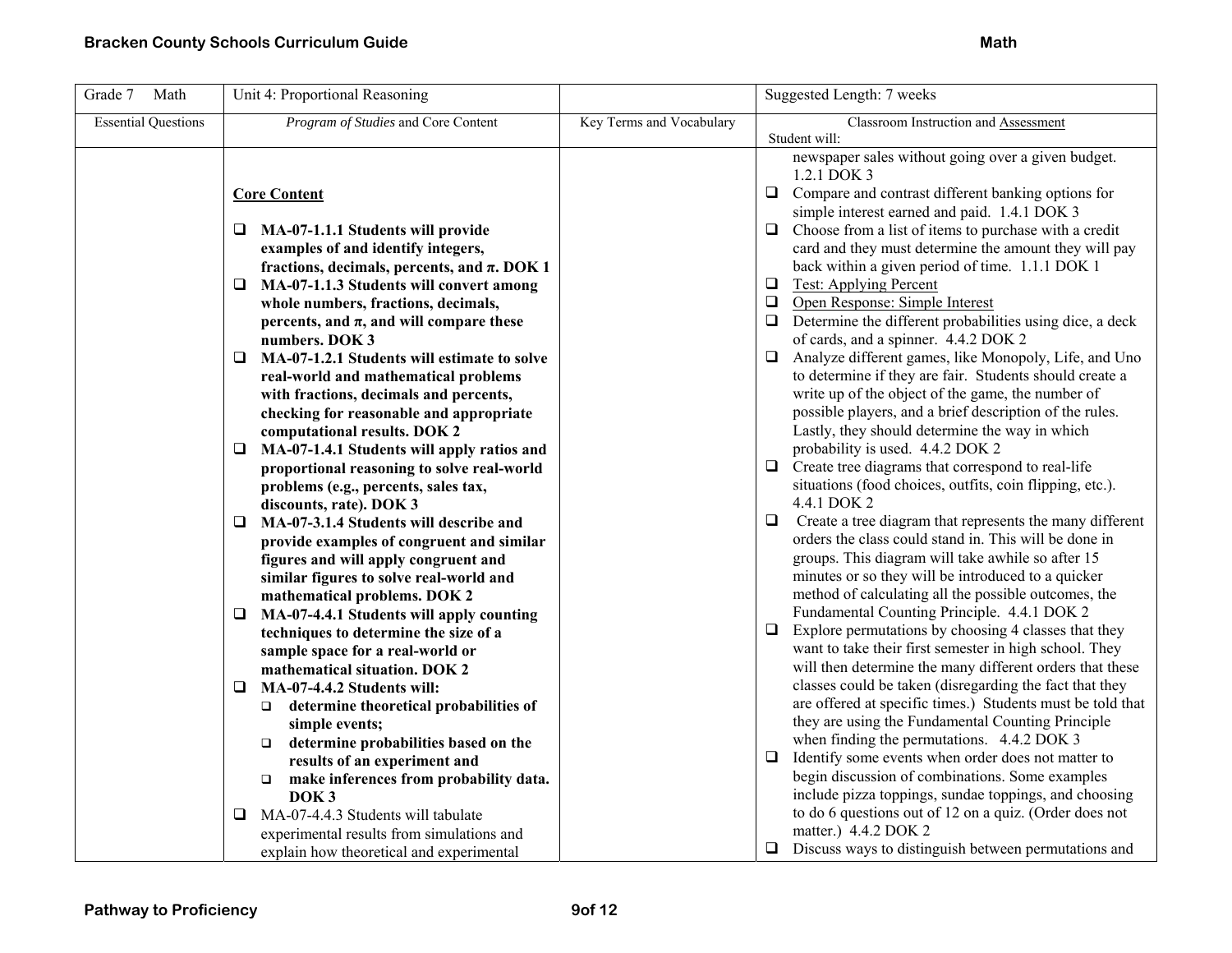| Grade 7<br>Math            | Unit 4: Proportional Reasoning               |                          | Suggested Length: 7 weeks                                     |
|----------------------------|----------------------------------------------|--------------------------|---------------------------------------------------------------|
| <b>Essential Questions</b> | <i>Program of Studies</i> and Core Content   | Key Terms and Vocabulary | Classroom Instruction and Assessment                          |
|                            |                                              |                          | Student will:                                                 |
|                            | probabilities are related.                   |                          | combinations. 4.4.2 DOK 2                                     |
|                            | MA-07-5.3.1 Students will model and solve    |                          | Explore independent and dependent events by placing<br>$\Box$ |
|                            | real-world and mathematical problems         |                          | their names in a hat and predicting the probabilities that    |
|                            | with one- or two-step single variable, first |                          | a boy or girl is chosen. Students should notice how the       |
|                            | degree equations or inequalities (e.g.,      |                          | probabilities change as names are removed from the hat.       |
|                            | $2x+1=9, 3x+3<9$ . (Statements and           |                          | The second name removed is dependent on the first             |
|                            | solutions use only non-negative numbers.)    |                          | name removed. 4.4.2 DOK 2                                     |
|                            | DOK <sub>2</sub>                             |                          | Test: Probability<br>ப                                        |
|                            |                                              |                          | Open Response: Birthday Party<br>❏                            |
|                            |                                              |                          | Open Response: Tara's Hobbies<br>┚                            |

| Grade 7<br>Math                                                                             | Unit 5: Geometry and Measurement                                                                                                                                                                                                                                                                                                                                                             |                                                                                                                                                                                                          | Suggested Length: 5 weeks                                                                                                                                                                                                                                                                                                                                                                                                                                                                                 |
|---------------------------------------------------------------------------------------------|----------------------------------------------------------------------------------------------------------------------------------------------------------------------------------------------------------------------------------------------------------------------------------------------------------------------------------------------------------------------------------------------|----------------------------------------------------------------------------------------------------------------------------------------------------------------------------------------------------------|-----------------------------------------------------------------------------------------------------------------------------------------------------------------------------------------------------------------------------------------------------------------------------------------------------------------------------------------------------------------------------------------------------------------------------------------------------------------------------------------------------------|
| <b>Essential Questions</b>                                                                  | Program of Studies and Core Content                                                                                                                                                                                                                                                                                                                                                          | Key Terms and Vocabulary                                                                                                                                                                                 | Classroom Instruction and Assessment<br>Student will:                                                                                                                                                                                                                                                                                                                                                                                                                                                     |
|                                                                                             | <b>Program of Studies</b>                                                                                                                                                                                                                                                                                                                                                                    |                                                                                                                                                                                                          |                                                                                                                                                                                                                                                                                                                                                                                                                                                                                                           |
| What is the<br>relationship of<br>angles to lines<br>that form them?                        | NC-3 develop number sense for pi as one<br>$\Box$<br>example of an irrational number.<br>GM-1 find circle measurements (radius,<br>$\Box$<br>diameter, circumference, area) and the<br>relationships among them.                                                                                                                                                                             | Metric units<br>$\Box$<br>Points<br>$\Box$<br>Rays<br>$\Box$<br>Lines<br>□<br>Angles<br>□                                                                                                                | Use an analog clock to classify the different types of<br>□<br>angles. (acute, obtuse, right and straight)<br>Identify other objects in the classroom that portray the<br>$\Box$<br>different types of angles.<br>Use protractors to measure angels.<br>$\Box$                                                                                                                                                                                                                                            |
| How can you<br>2.<br>compare area to<br>perimeter and<br>vice versa of<br>any two-          | GM-2 develop and use the formulas for area<br>$\Box$<br>of triangles, parallelograms, and trapezoid;<br>relate to the formula for area of rectangles (1<br>$x w$ ).<br>GM-4 investigate area of polygons and other<br>$\Box$                                                                                                                                                                 | Planes<br>$\Box$<br><b>Sides</b><br>□<br>Vertices<br>$\Box$<br>Congruent parts<br>$\Box$<br>Acute<br>□                                                                                                   | Use a compass to construct and bisect angles.<br>$\Box$<br>Create a multiple choice survey question and pass it out<br>□<br>to the class. They will then create a circle graph of their<br>results by hand and then with the computer. Students<br>will then report their findings to the class so that other                                                                                                                                                                                             |
| dimensional<br>shapes?<br>What are the<br>3.<br>results of<br>moving a shape<br>in a plane? | two-dimensional shapes.<br>GM-5 identify and classify characteristics of<br>$\Box$<br>two-dimensional shapes, such as regular and<br>irregular quadrilaterals, special triangles,<br>and regular polygons.<br>GM-6 identify characteristics of angles (e.g.,<br>$\Box$<br>adjacent, vertical, corresponding, interior,<br>exterior).<br>GM-7 represent three-dimensional geometric<br>$\Box$ | Right<br>$\Box$<br>Obtuse<br>$\Box$<br>Scalene<br>$\Box$<br>Isosceles<br>$\Box$<br>Equilateral<br>$\Box$<br>Square rectangle<br>$\Box$<br>Rhombus<br>□<br>Parallelogram<br>$\Box$<br>Trapezoid<br>$\Box$ | students can interpret their information.<br>Construct parallel lines and discover angle relationships<br>$\Box$<br>using a compass, protractor, and coloring pencils.<br>Construct a triangle of their own by placing three dots<br>□<br>anywhere on their paper. They will then connect the<br>dots with a ruler and determine the angle measures.<br>They must understand that any three points on a page<br>can be connected to make a triangle and that the sum of<br>all the angles is always 180°. |
|                                                                                             | figures with special attention to developing<br>spatial sense (e.g., top view, side view, three-                                                                                                                                                                                                                                                                                             | Regular polygons<br>$\Box$<br>Faces<br>□<br>Edges<br>□                                                                                                                                                   | Create a Venn diagram that shows how the different<br>□<br>types of triangles relate to one another.<br>Identify and classify quadrilaterals by using shapes.<br>□                                                                                                                                                                                                                                                                                                                                        |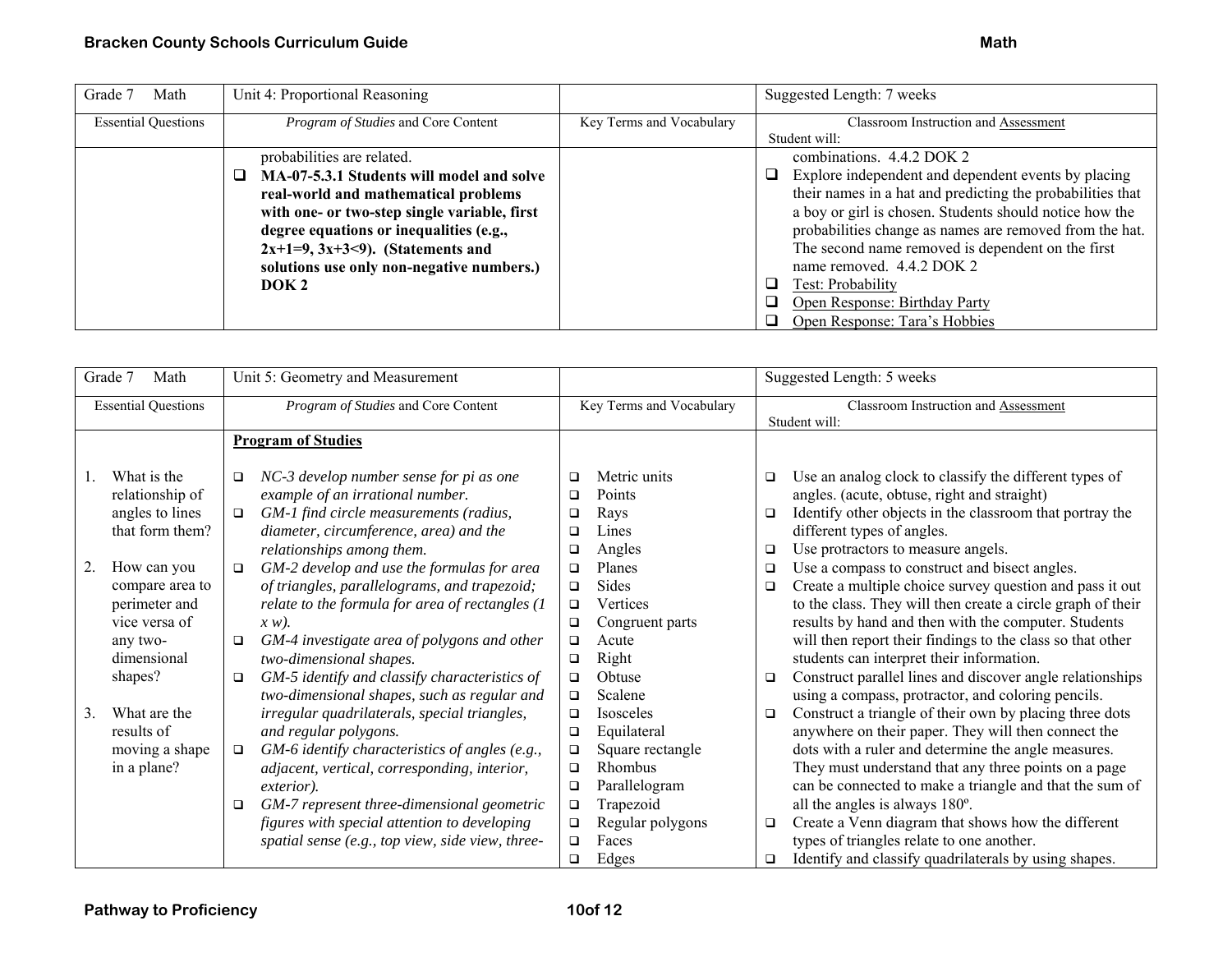| Grade 7<br>Math            | Unit 5: Geometry and Measurement                                                                                                                                                                                                                                                                                                                                                                                                                                                                                                                                                                                                                                                                                                                                                                                                                                                                                                                                                                                                 |                                                                                                                                                                                                    | Suggested Length: 5 weeks                                                                                                                                                                                                                                                                                                                                                                                                                                                                                                                                                                                                                                                                                                                                                                                                                                                                                                                                                                                                                                                                                                                                                                                                                                                                                                                                                                                                                                                                                                             |
|----------------------------|----------------------------------------------------------------------------------------------------------------------------------------------------------------------------------------------------------------------------------------------------------------------------------------------------------------------------------------------------------------------------------------------------------------------------------------------------------------------------------------------------------------------------------------------------------------------------------------------------------------------------------------------------------------------------------------------------------------------------------------------------------------------------------------------------------------------------------------------------------------------------------------------------------------------------------------------------------------------------------------------------------------------------------|----------------------------------------------------------------------------------------------------------------------------------------------------------------------------------------------------|---------------------------------------------------------------------------------------------------------------------------------------------------------------------------------------------------------------------------------------------------------------------------------------------------------------------------------------------------------------------------------------------------------------------------------------------------------------------------------------------------------------------------------------------------------------------------------------------------------------------------------------------------------------------------------------------------------------------------------------------------------------------------------------------------------------------------------------------------------------------------------------------------------------------------------------------------------------------------------------------------------------------------------------------------------------------------------------------------------------------------------------------------------------------------------------------------------------------------------------------------------------------------------------------------------------------------------------------------------------------------------------------------------------------------------------------------------------------------------------------------------------------------------------|
| <b>Essential Questions</b> | Program of Studies and Core Content                                                                                                                                                                                                                                                                                                                                                                                                                                                                                                                                                                                                                                                                                                                                                                                                                                                                                                                                                                                              | Key Terms and Vocabulary                                                                                                                                                                           | Classroom Instruction and Assessment                                                                                                                                                                                                                                                                                                                                                                                                                                                                                                                                                                                                                                                                                                                                                                                                                                                                                                                                                                                                                                                                                                                                                                                                                                                                                                                                                                                                                                                                                                  |
|                            | dimensional shapes drawn on isometric dot<br>paper).<br>GM-8 move shapes in a plane: (e.g., translate<br>$\Box$<br>(slide), rotate (turn), reflect (flip)).<br>A-6 solve problems involving formulas.<br>$\Box$<br><b>Core Content</b><br>MA-07-1.1.1 Students will provide<br>$\Box$<br>examples of and identify integers,<br>fractions, decimals, percents, and $\pi$ . DOK 1<br>MA-07-2.1.1 Students will measure lengths<br>$\Box$<br>(to the nearest eighth of an inch or the<br>nearest centimeter) and will determine and<br>use in real-world and mathematical<br>problems;<br>area and perimeter of triangles;<br>$\Box$<br>area and perimeter of and<br>$\Box$<br>quadrilaterals (rectangles, squares,<br>trapezoids) (using the Pythagorean<br>theorem will not be required as a<br>strategy.);<br>area and circumference of circles and<br>$\Box$<br>area and perimeter of compound<br>$\Box$<br>figures composed of triangles,<br>quadrilaterals and circles. DOK 2<br>MA-07-2.1.2 Students will estimate<br>$\Box$ | Spheres<br>$\Box$<br>Cones<br>$\Box$<br>Cylinders<br>$\Box$<br>Prisms<br>$\Box$<br>Pyramids<br>$\Box$<br>Similar figures<br>$\Box$<br>Translate<br>$\Box$<br>Reflect<br>$\Box$<br>Rotate<br>$\Box$ | Student will:<br>They are to match the quadrilateral shape with the name.<br>3.1.2 DOK 2<br>Students create a short commercial on how to decipher<br>$\Box$<br>between the quadrilaterals. 3.1.2 DOK 2<br>Play "Pentominoes." Students are split into groups and<br>$\Box$<br>are asked to arrange the pentominoes into different size<br>rectangles. 3.1.2 DOK 2<br>Identify everyday situations when a smaller or larger<br>$\Box$<br>model of an object is useful. For example, an atom or a<br>model of a house.<br>Construct similar figures using geoboards and rubber<br>$\Box$<br>bands. 3.1.4 DOK 2<br>Experiment with different polygons to determine<br>$\Box$<br>whether they tessellate or not. If so, students create their<br>own tessellation using coloring pencils. 3.1.4 DOK 2<br>Work in groups of three with specific roles assigned to<br>$\Box$<br>each. One person will describe a translation while the<br>other two draw it on graph paper. The students then<br>switch role and someone else describes a new<br>translation. (Students should know that the order of<br>translating a figure does not matter; 6 units up and 3<br>units left is the same as 3 units left and 6 units up. 3.1.4<br>DOK <sub>2</sub><br>Use a mirror or geomirror to determine if a shape has<br>$\Box$<br>reflectional symmetry. 3.1.4 DOK 2<br>Use the folding method to determine if a shape has<br>$\Box$<br>reflectional symmetry. 3.1.4 DOK 2<br>Identify the letters of the alphabet that have reflectional<br>$\Box$ |
|                            |                                                                                                                                                                                                                                                                                                                                                                                                                                                                                                                                                                                                                                                                                                                                                                                                                                                                                                                                                                                                                                  |                                                                                                                                                                                                    |                                                                                                                                                                                                                                                                                                                                                                                                                                                                                                                                                                                                                                                                                                                                                                                                                                                                                                                                                                                                                                                                                                                                                                                                                                                                                                                                                                                                                                                                                                                                       |
|                            | measurements of regular and irregular<br>polygons and circles in standard units.                                                                                                                                                                                                                                                                                                                                                                                                                                                                                                                                                                                                                                                                                                                                                                                                                                                                                                                                                 |                                                                                                                                                                                                    | symmetry. 3.1.4 DOK 2<br>Graph rotations of Morris the Cat on a coordinate plane.<br>$\Box$                                                                                                                                                                                                                                                                                                                                                                                                                                                                                                                                                                                                                                                                                                                                                                                                                                                                                                                                                                                                                                                                                                                                                                                                                                                                                                                                                                                                                                           |
|                            | MA-07-2.1.4 Students will find the measures<br>$\Box$<br>of angles by estimation and measurement with<br>a protractor or angle ruler.                                                                                                                                                                                                                                                                                                                                                                                                                                                                                                                                                                                                                                                                                                                                                                                                                                                                                            |                                                                                                                                                                                                    | <b>Test: Geometry</b><br>$\Box$<br>Open Response: Polygon MATH<br>$\Box$<br>Use square tiles to create different rectangles. Using<br>$\Box$                                                                                                                                                                                                                                                                                                                                                                                                                                                                                                                                                                                                                                                                                                                                                                                                                                                                                                                                                                                                                                                                                                                                                                                                                                                                                                                                                                                          |
|                            | MA-07-2.2.1 Students will convert units<br>$\Box$<br>within the same measurement system and use<br>these units to solve real-world problems.                                                                                                                                                                                                                                                                                                                                                                                                                                                                                                                                                                                                                                                                                                                                                                                                                                                                                     |                                                                                                                                                                                                    | these shapes, students will find squares of numbers and<br>square roots of their perfect squares. 2.1.1 DOK 2<br>Draw a number from a bag and explain how to estimate<br>□                                                                                                                                                                                                                                                                                                                                                                                                                                                                                                                                                                                                                                                                                                                                                                                                                                                                                                                                                                                                                                                                                                                                                                                                                                                                                                                                                            |
|                            | MA-07-3.1.1 Students will describe, provide<br>$\Box$<br>examples of and identify (using correct<br>notation, label and name) the basic geometric                                                                                                                                                                                                                                                                                                                                                                                                                                                                                                                                                                                                                                                                                                                                                                                                                                                                                |                                                                                                                                                                                                    | its square root.<br>Play "Tic-Tac-Root."<br>$\Box$<br>Distinguish between right triangles and other triangles<br>$\Box$                                                                                                                                                                                                                                                                                                                                                                                                                                                                                                                                                                                                                                                                                                                                                                                                                                                                                                                                                                                                                                                                                                                                                                                                                                                                                                                                                                                                               |